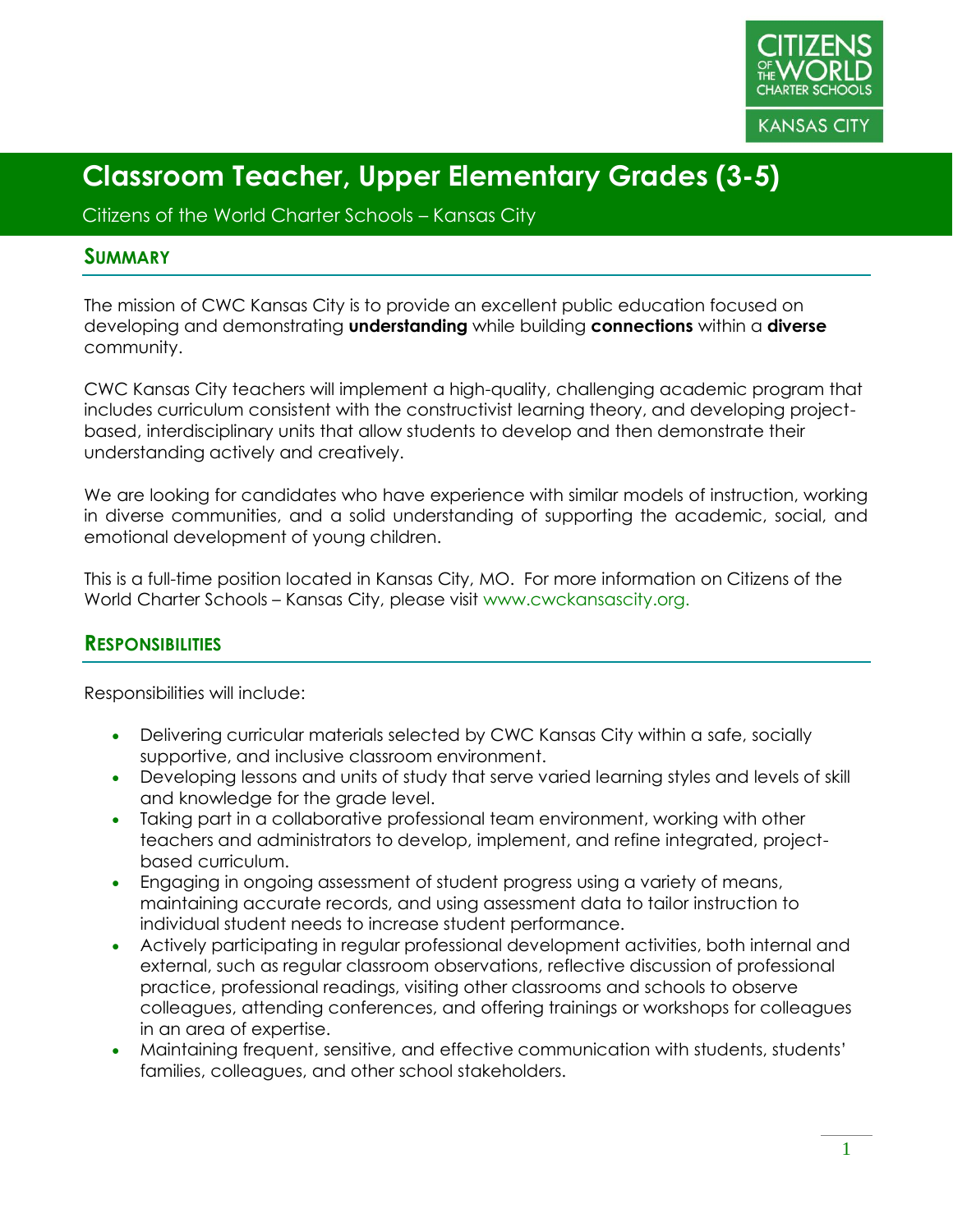

Citizens of the World Charter Schools – Kansas City

#### **QUALIFICATIONS & TRAITS**

The ideal teacher will have:

- A bachelor's degree (master's preferred) and appropriate Missouri Elementary Teacher Certification ("1-6 Elementary Education")
- Experience (minimum two years preferred) teaching early elementary grades
- Experience working with diverse populations, including English language learners and students with special needs
- Experience organizing and managing a student-centered classroom that includes age-appropriate, culturally-responsive classroom management practices
- Experience with and passion for pedagogical practices grounded in constructivism, project-based learning, and the multiple intelligences theory; and in creating appropriate standards-based curriculum in accordance with these philosophies
- Experience developing caring classroom environments where instructional time is dedicated to community-building, conflict resolution skill-building, and empowering students to be peacemakers and agents for positive social change
- Excellent communication/interpersonal skills as well as a desire to collaborate with various stakeholders to help develop a strong school community
- Maturity, humility, strong work ethic, sense of humor, and a can-do attitude
- Willingness to explore additional school responsibilities (before/after school care and classes, committee involvement, etc.); stipends may be available for such responsibilities.
- Fluency in Spanish is preferred.

## **COMPENSATION & BENEFITS**

CWC Kansas City offers competitive salaries commensurate with experience and a comprehensive benefits package. CWC Kansas City is an Equal Opportunity Employer. As an organization that values diversity and aims to serve a diverse group of students, we work to reflect this diversity in our staff as well.

## **CONTACT**

Please apply online through the TalentEd Application Portal on our website at www.cwckansascity.org/employment. No phone calls, please.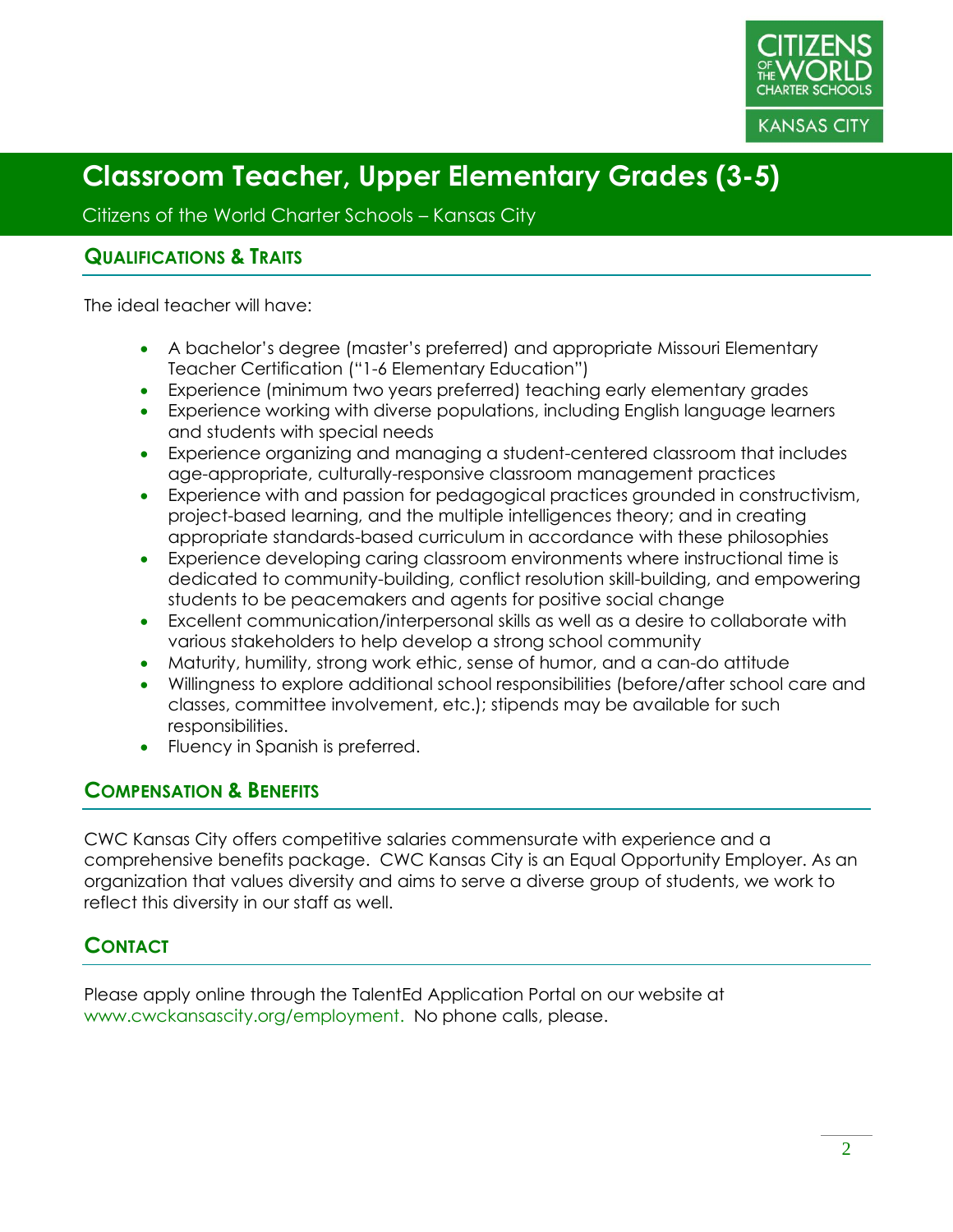

Citizens of the World Charter Schools – Kansas City

## **EMPLOYEE VALUE PROPOSITION**

| <b>Who We Are</b>                                                                                                                                                                                                                                                                                                                                 | <b>Who You Are</b>                                                                                                                                                                                                                                                                                                                                                                |
|---------------------------------------------------------------------------------------------------------------------------------------------------------------------------------------------------------------------------------------------------------------------------------------------------------------------------------------------------|-----------------------------------------------------------------------------------------------------------------------------------------------------------------------------------------------------------------------------------------------------------------------------------------------------------------------------------------------------------------------------------|
| We are an intentionally diverse and<br>welcoming community.<br>CWCKC was founded on a belief that we<br>live in a richly diverse world and that<br>diversity makes our experience better.                                                                                                                                                         | You value <b>diversity</b> in all its<br>$\bullet$<br>dimensions and are excited to be<br>part of a school community where<br>that diversity is <b>authentically</b><br>encouraged and celebrated.<br>You understand that identity is an<br>important part of who we are - for<br>both adults and students.                                                                       |
| We believe education is about more than<br>test scores.<br>Student learning matters and goes<br>beyond just academics. Our teachers<br>focus on the whole child by building our<br>students' socio-emotional skills and<br>helping them develop a deeper<br>understanding of themselves.                                                          | You know that academic learning<br>is important and have experience<br>helping students develop their<br>socio-emotional skills.<br>You understand how to <b>balance</b><br>$\bullet$<br>academic rigor with the<br>development of the whole child.                                                                                                                               |
| Our teaching approach centers students'<br>interests and needs within projects and<br>real-world experiences.<br>We strive to provide learning experiences<br>that are meaningful and make a<br>difference in our school and community.<br>Our teachers engage students in projects<br>based on their interests and individual<br>learning needs. | You are excited about designing<br>$\bullet$<br>project-based learning<br>experiences for students grounded<br>in their interests, experiences, and<br>identity.<br>You value students constructing<br>$\bullet$<br>their own learning to develop a<br>deeper understanding of the world<br>around them.<br>You <b>embrace</b> creativity and risk-<br>taking in lesson planning. |